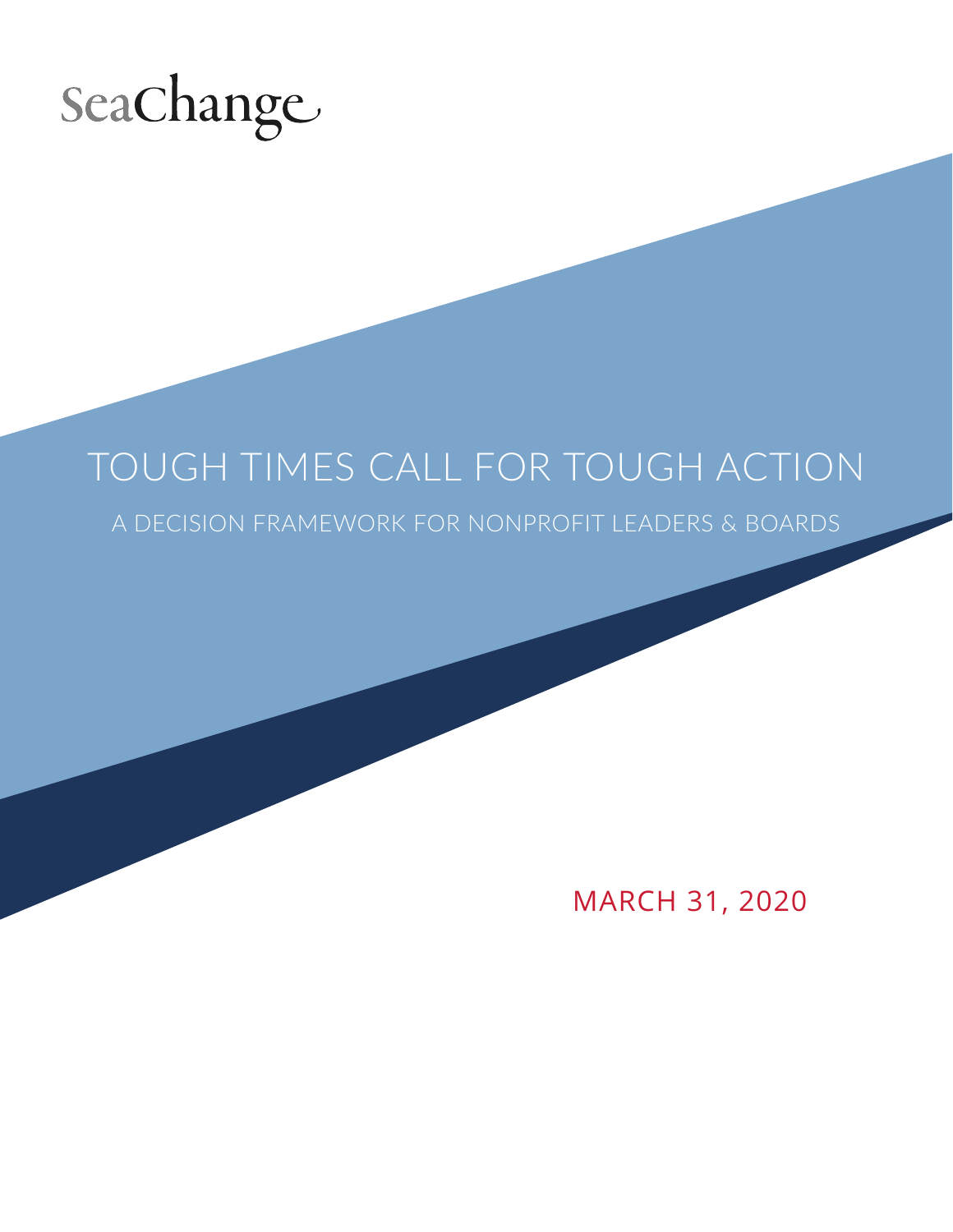Executive Directors and Boards will need to take decisive and difficult action if the nonprofits they lead are to [survive the COVID-19 crisis](https://www.cnn.com/2020/03/20/opinions/coronavirus-extinction-level-event-charities/index.html). In our role as the champion of nonprofits facing complex challenges, [SeaChange](https://seachangecap.org/) has a decade of experience working with nonprofits with respect to risk management, lending, financial analysis, mergers/ collaborations, and restructuring/dissolution. We have already been approached for advice by more than a dozen organizations as they grapple with the current situation. This briefing note summarizes the advice we have given them and the best practices we are seeing in the field.

### 1. Refocus on the Mission

Boards and Executive Directors must remember that the foundation for all their decision-making should be: "*What best advances the long-term mission of our*  organization?"<sup>1</sup> A nonprofit's reason for being is its mission. Board members have a duty of obedience to ensure that it is governed with the mission in mind. Concern for the mission must take primacy over concern for history, vendors and partners, funders, and even staff. Organizations unclear about what their mission really is should figure that out quickly in order to provide a coherent foundation for decision making.

#### 2. Understand Your Type of Organization

In response to COVID-19, organizations appear to fall into three broad categories: *Hibernators, Responders,* and *Hybrids*.

*Hibernators* are completely unable to operate during this crisis. (They may pretend otherwise, but this will waste time and resources.) Hibernators include arts organizations whose venues are closed, after-school providers who no longer have students, technical assistance firms whose clients have gone away, etc. These organizations need to reduce their monthly cash burn-rate to the absolute minimum and mothball themselves in the hope of surviving until spring with enough resources to restart.

*Responders* have seen the demand for their programs go up because of COVID-19. At the same time, they face increased difficulty and cost in delivering these essential programs safely. (One large responder has seen weekly costs increase by \$50,000 to keep front-line staff in place with appropriate masks and cleaning supplies; another is paying double-time.) Responders include primary health clinics, homeless shelter operators, food pantries, operators of residential facilities for the developmentally disabled, etc. The challenge for responders is having the cash to maintain services. Early action by government suggests that it will eventually get the required resources to responders, but timing is likely to be an issue. The government is aware—or should be made aware—that the failure of any large responder will wreak havoc in the local community.

*Hybrids* offer programs that can be provided, to some degree, despite the

<sup>1</sup> There is no long-term mission unless the organization survives in a minimally viable state or is able to transfer some (or all) of its program(s) to organization(s) able to continue them.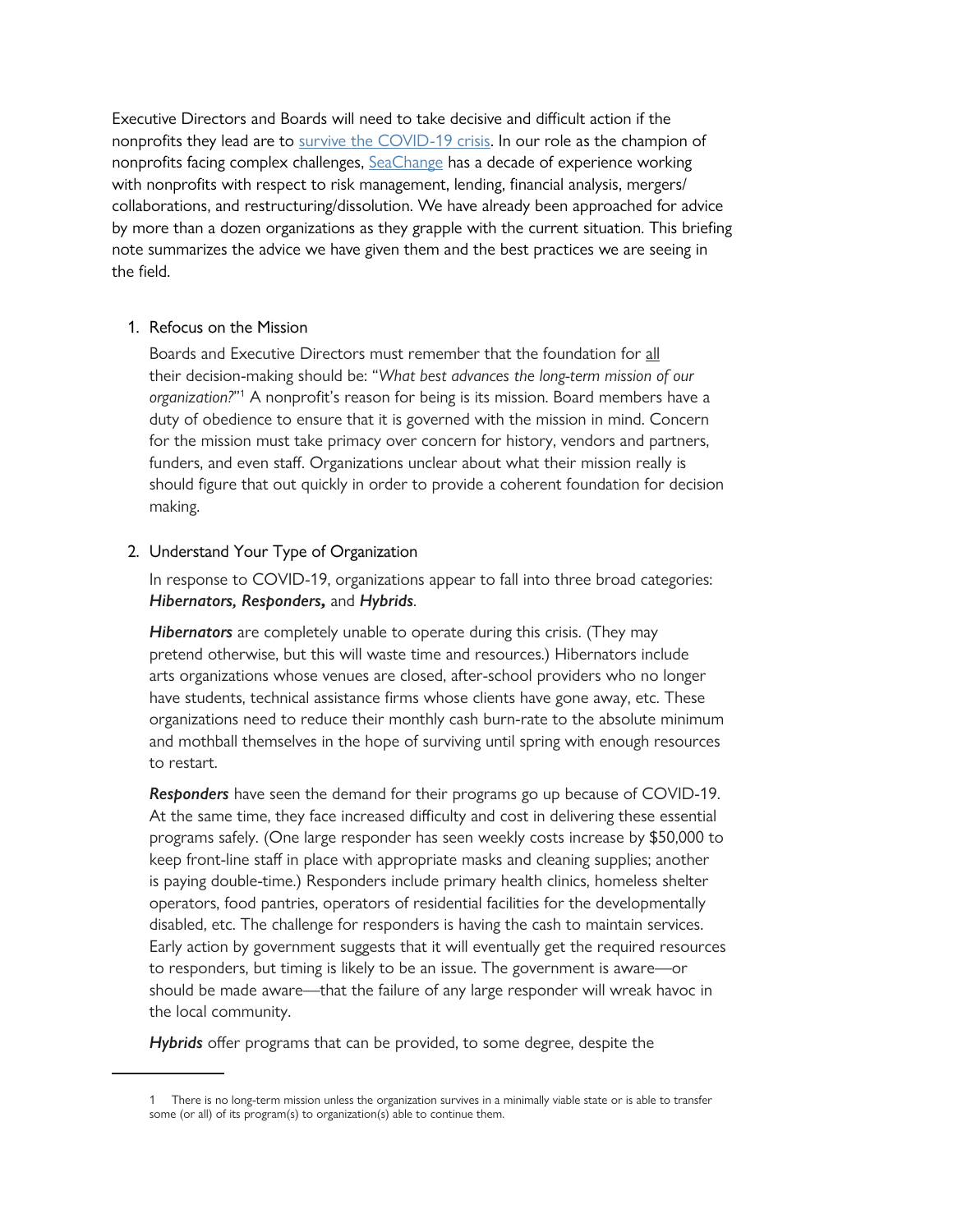COVID-19 crisis but which are not directly related to reducing its spread or mitigating its short-term impact. These programs might include workforce training and development, advocacy, reentry programs for the formerly incarcerated, etc. The decisions facing hybrids are more complicated than those facing hibernators or responders since they have greater degrees of freedom with respect to how they deliver their program(s)—lower dosage may still mean higher costs given COVID-19 related challenges—and how they approach staffing levels. They also face the greatest uncertainty with respect to how funders will view their importance during the crisis and its aftermath.

### 3. Conserve Cash

Rule number one in any crisis is to conserve cash. Organizations should review each and every item in their budget and most recent balance sheet looking to reduce expenses, delay payments, and/or accelerate revenue.

**REDUCE EXPENSES:** For many nonprofits, most expenses are personnel-related (including part-timers and consultants), followed by rent, and then "everything else." Staff reductions, asking higher paid staff to take reduced/deferred pay, and furloughs should be considered.<sup>2</sup> Nonprofits leasing space should immediately review their leases to understand grace periods, the landlord's ability to tap the security deposit for rent in arrears, and any *force majeure* clauses allowing for nonpayment. Nonprofits should not pay the rent before asking the landlord what type of program they are offering for reduction or deferral. Then they should consider carefully whether to pay the full rent, a discounted amount, or no rent at all. In some states, eviction stays have been put in place or the courts have been closed, giving cash-starved nonprofits the upper hand with landlords. In the current market, even landlords able to evict tenants are unlikely to find takers for the space and might prefer a discounted rent to no income at all. Nonprofits should take the same approach with lenders by asking for a deferral of any cash interest or principal payments that would otherwise be due over the next few months.

Boards must appreciate that expense reductions will be difficult for many Executive Directors. One way to help is by working with the Executive Director to develop a "zero-based" budget which starts from nothing — no staff, no rent — and builds up to the minimum levels required. (Larger nonprofits cannot actually start from zero, but the same principle can be applied by asking, "What *must* we be doing?")<sup>3</sup> Nonprofits should also turn off any automatic direct debits to ensure that expenses—in particular, rent and/or interest—are paid only if and when the organization chooses.

**DELAY PAYMENTS:** Nonprofits should examine each payable by asking, "Do we have

<sup>2</sup> Nonprofits need to understand the eligibility criteria, amount, *and timing* associated with funding potentially available under the **CARES** Act (and others).

<sup>3</sup> Many nonprofits are forced to operate as if they are collections of quasi-independent business units because of the restricted nature of many grants and virtually all government contracts, so the zero-based budgeting exercise is more complex than for a similarly sized for-profit.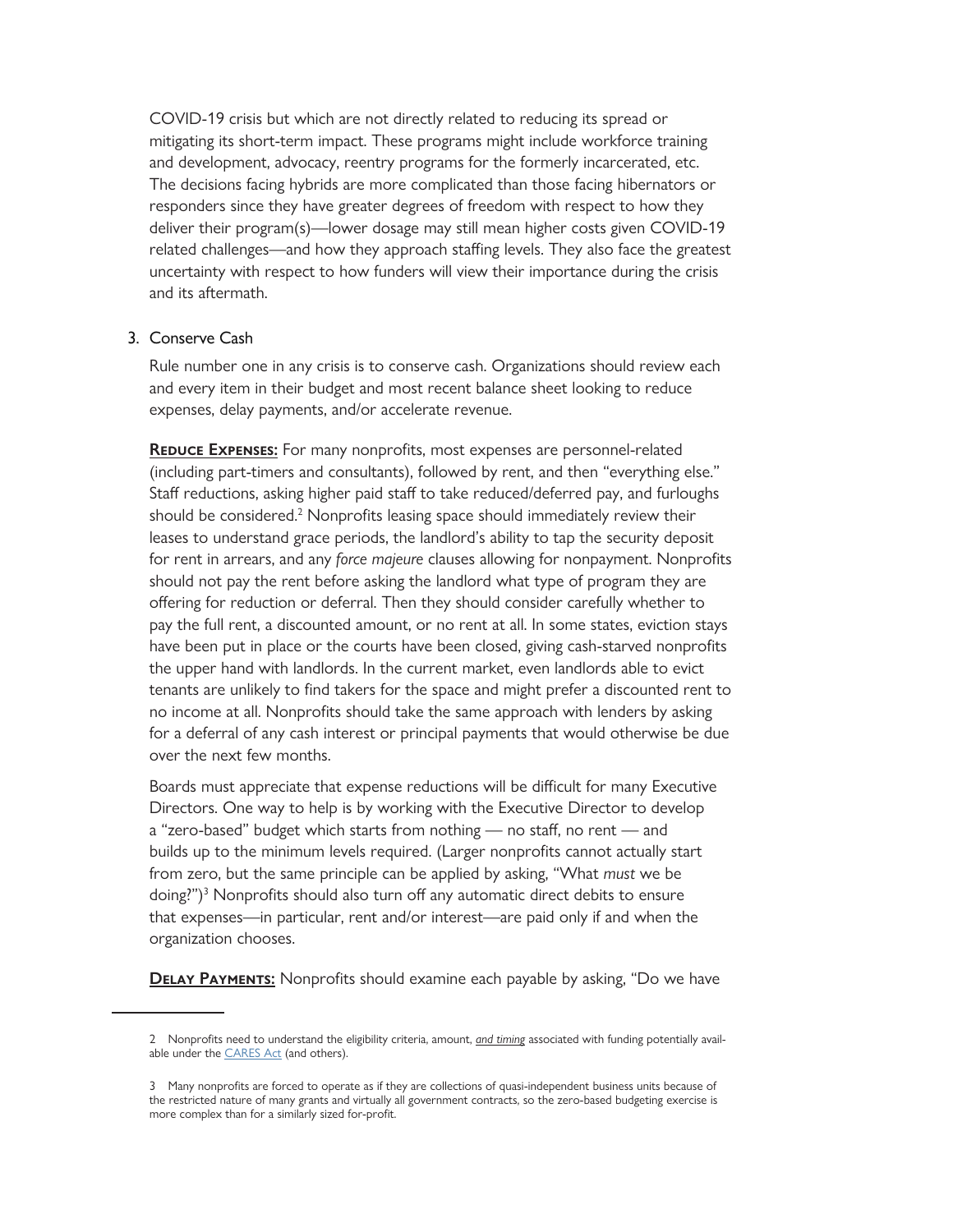to pay this now?" For vendors providing vital, ongoing services, the answer may be yes. For other vendors, while they may moan and groan, there is probably not much immediate action they can take in the face of nonpayment. Any outgoing cash payments above a *de minimus* threshold should require the written approval of the board chair or treasurer.

**ACCELERATE REVENUE/CASH:** Many organizations have funders with outstanding grant commitments and others, including board members and very long-term supporters, who should be reliable despite the crisis. Organizations should ask these core donors to accelerate their grants and gifts. This will bring cash in the door while also giving the organization important information about how its fundraising prospects have likely been affected by the crisis. Nonprofits should also ask funders providing restricted grants to modify those restrictions to allow for more flexibility.<sup>4</sup> In instances where a funder cannot be reached, consider whether restrictions may be lifted by confirming the applicable Uniform Prudent Management of Institutional Funds Act ("UPMIFA") regulations.

**EXPLORE NEW FUNDRAISING OPPORTUNITIES:** Nobody knows how long the crisis will last, so nonprofits should explore all possible government and philanthropic initiatives offering grants or loans. It is better to raise more cash than ends up being needed than to risk running short.<sup>5</sup> Some of these initiatives are of finite size and may quickly run dry; others require spending only on certain items—often payroll which may change the analysis with respect to expense cuts. Read the fine print since some programs provide *reimbursement* for certain costs, which may not help with immediate cash flow unless the future payments can be borrowed against now.

### 4. Resist Magical Thinking; Shorten Time Horizons

Nonprofits under duress can suffer from magical thinking.<sup>6</sup> They often let too much time pass before taking action. Given that most nonprofits have almost no margin for error (i.e. cash) even in normal times, $^7$  magical thinking or delayed decision-making can often be fatal. Executive Directors and Board Chairs need to impress upon the broader set of trustees—even those that think "I never signed up for this!" that their time and *money* is more important than ever. This approach ensures that the organization remains nimble in a fast-moving crisis while keeping trustees appropriately involved. To avoid magical thinking, boards should pre-commit to difficult actions if certain events come to pass. For example, an organization could

<sup>4</sup> Funders may have been too quick to remove *all* restrictions on their restricted grants in response to the crisis. They might consider changing the restrictions to terms like, "can be used for any purpose except paying rent or accounts payable." The nature of restrictions can also be quite [vague,](https://nonprofitquarterly.org/dipper-nonprofits-sin-shadow-loans/) allowing nonprofits to "sin first and repent at leisure."

<sup>5</sup> Some boards have a visceral reaction against borrowing and have self-imposed restrictions on borrowing. These should be lifted, although loan proceeds not needed immediately could be put into a separate account to be accessed only with board approval. Many of the loans being offered have very soft terms, including pre-agreed forgiveness under certain circumstances.

<sup>6</sup> Magical thinking is the belief that one's own thoughts, wishes, or desires can influence external circumstances.

<sup>7</sup> Less than half of nonprofits have mo[re](http://gd7xi2tioeh408c7o34706rc-wpengine.netdna-ssl.com/wp-content/uploads/2020/01/SeaChange-Oliver-Wyman-Risk-Report.pdf) than three months of cash. More information is available in this report.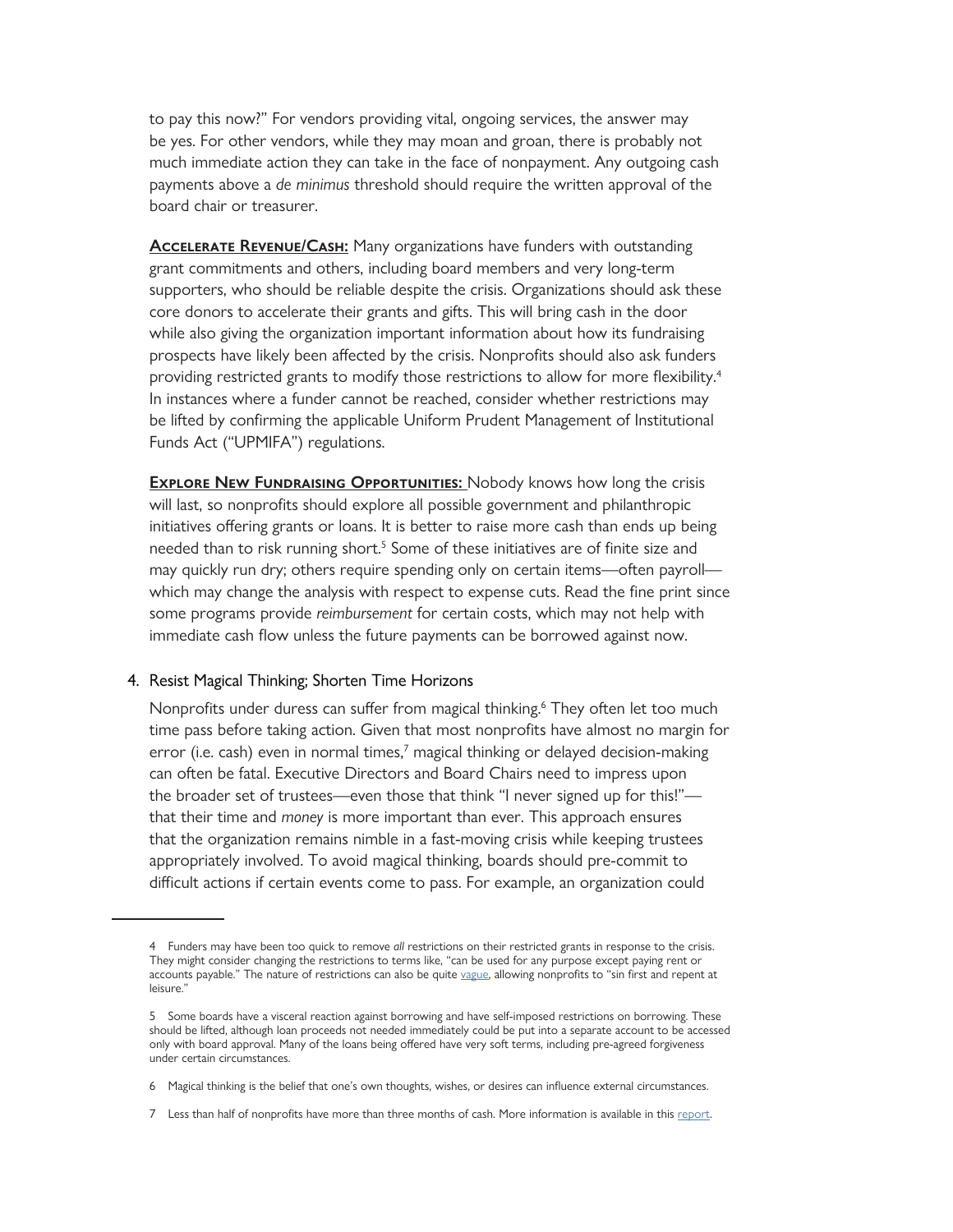pass a resolution now that if cash falls to a certain level, then they will stop paying the rent or will discontinue a certain program.

## 5. Explore M&A, Divestment, Restructuring, or a Dignified Dissolution

Any organization concerned about whether it will be able to endure as a standalone entity may still have time to explore a merger or other similar transaction, but this possibility will quickly evaporate as time passes and cash depletes. In our experience, sensible mergers normally take 6-18 months to explore. This crisis may motivate people to move more quickly, but less than six months remains impractical. Organizations also need to ensure that they have the time and resources, both staff/ board time and financial, to dissolve in a thoughtful, salvage-at-least-some-of-themission way if that becomes the best outcome given the circumstances.

## 6. Understand the Nexus of Mission, Cash, and Control

"Tough-minded," "hard-nosed," and "ruthless" are not adjectives that most nonprofit leaders want to embrace. Many are not experienced in using the legal system to their advantage, consciously making choices that will leave people they care about very unhappy, or dispassionately considering, "Who can do what to whom?" The very qualities that make so many nonprofit leaders great—compassion, risk-taking, optimism bordering on magical thinking, and an orientation to value staff over finances (and sometimes even over the mission)—may work against them in the current crisis. Boards must appreciate how difficult it will be for some Executive Directors to truly prioritize the long-term mission to the extent that it conflicts, at least in the short run, with taking care of staff, especially if those staff are from the very communities they serve, or that it raises complex issues of race, class, or generational privilege. That said, here is a list of some things that nonprofit leaders and boards should keep in mind:

- A nonprofit cannot be put into bankruptcy involuntarily by its creditors.
- A lender—if it also holds the deposit accounts—may be able to freeze a nonprofit's accounts for nonpayment, though not accounts at other banks.
- Unpaid payroll taxes expose board members to joint and several personal liability.
- The restrictions on a gift cannot be challenged by creditors or vendors even in bankruptcy court. For example, a grant which says, "Must be held in a separate account and used only for payroll" cannot be used to repay debt or rent.
- A nonprofit that shuts down may be able to cancel some insurance coverage and get a rebate. On the other hand, it should reserve the funds to renew coverage which may run out but is critical at this moment (for example, D&O).

### 7. Get Help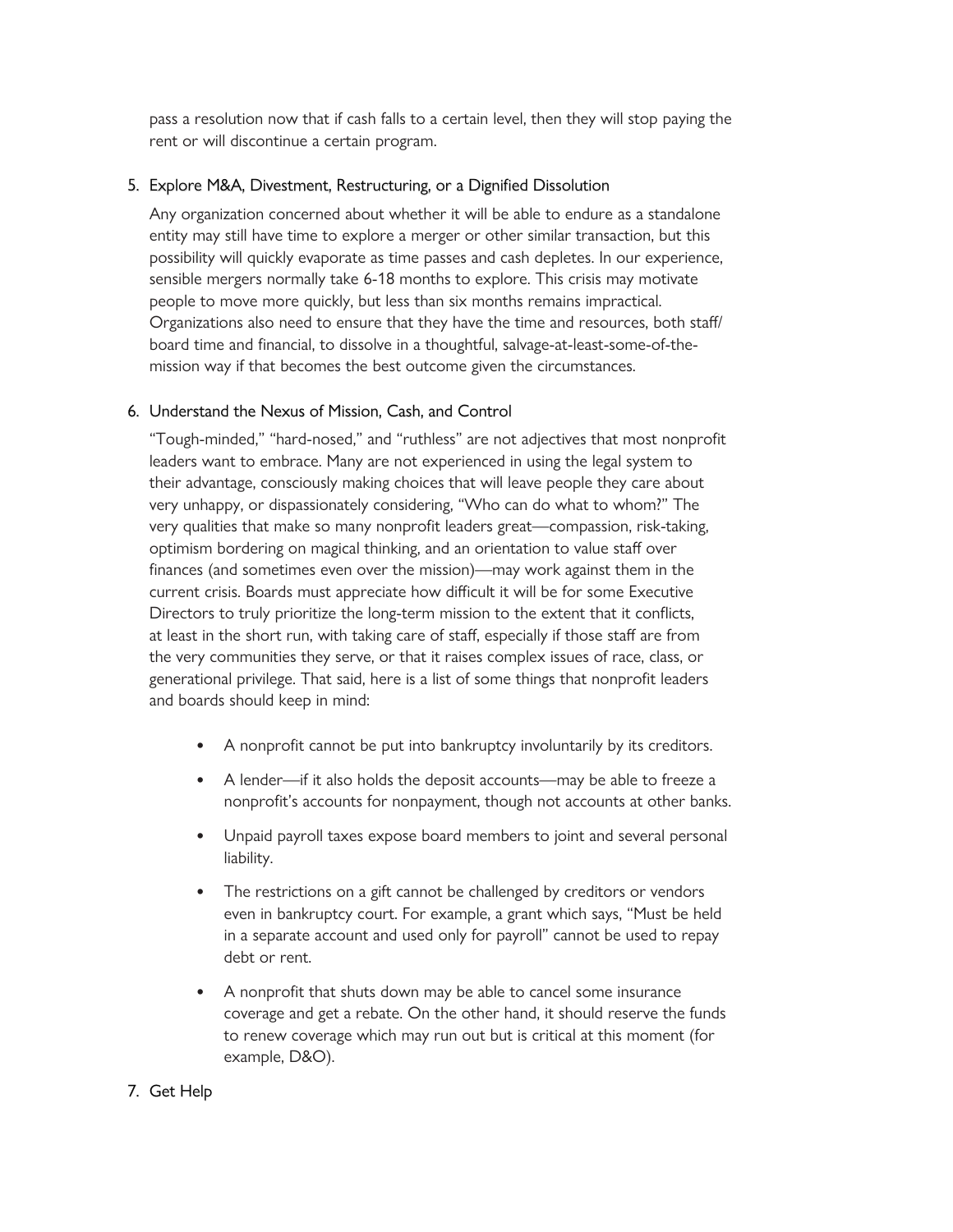This is a moment when boards must err on the side of being over-involved. Many nonprofit leaders have very little restructuring experience and will need help from their boards in understanding the facts and determining what must be done. Although board members, pro bono lawyers and outside consultants can be helpful, it is quite common in distressed and troubled situations that the Executive Director simply cannot do what is necessary. In some cases, they may be in denial. In others, they may be conscientious objectors who, while recognizing what must be done, refuse to be the one to do it. In these cases, the board should consider asking the Executive Director to take a leave of absence and appointing an interim Chief Restructuring Officer. The CRO can be an internal candidate — potentially the CFO — or an appropriately experienced consultant from the outside.

#### 8. Plan for the Future

While dealing with the immediate crisis, nonprofits, particularly hibernators, also need to plan for their post-COVID-19 future. Organizations that weather the crisis still run the risk of faltering later.<sup>8</sup> It is likely that city and state budgets for the next fiscal year are going be significantly lower given the reduction in tax revenues and the enormous deficits associated with the COVID-19 response. There are early indications that some government agencies may even reduce payments associated with the out-years of existing multi-year contracts. Nonprofits will have very little visibility into the level of support they can expect until the very last moment. Likewise, philanthropy is likely to fall over the medium term unless the market rebounds, despite the rash of special initiatives launched in response to COVID-19.

One very thoughtful hibernator is raising a "restart fund" of grants and loans that can only be used when the crisis is over. This approach may resonate with funders who are reluctant to give to even a well-loved organization given the unknowable costs associated with a shutdown of indefinite length. Organizations with reserves that they are willing to drain in the crisis should still estimate the amount required to restart and should squirrel this money away in a safe, untouchable, and bankruptcy-remote place.<sup>9</sup>

Despite the high level of distress and uncertainty, nonprofits must be in open and regular dialogue with their important funders. Yes, these are scary times, but funders and nonprofits are "in it together." Not only are funders—as human beings—feeling the same fear and anxiety as nonprofit leaders, but they also have their own anxieties about what their boards will do with respect to funding priorities and levels. It's a recipe for disaster to pretend that things are "business as usual" until the next grant application is due, only to learn that the funder has shifted priorities or cut back grant sizes.

\* \* \*

<sup>8</sup> Some nonprofits that received significant TARP or Hurricane Sandy funding overspent and failed after the crisis.

<sup>9</sup> There may be a role for structured finance in restart funds: DAF's, escrow agreements, and binding commitment letters can play a role in allowing foundations who want to count their grant in the calendar year to support organizations who may not need it until next year, if at all. Restart funds might also allow a nonprofit to file for bankruptcy to defease its liabilities while still having the funds to emerge when the time is right.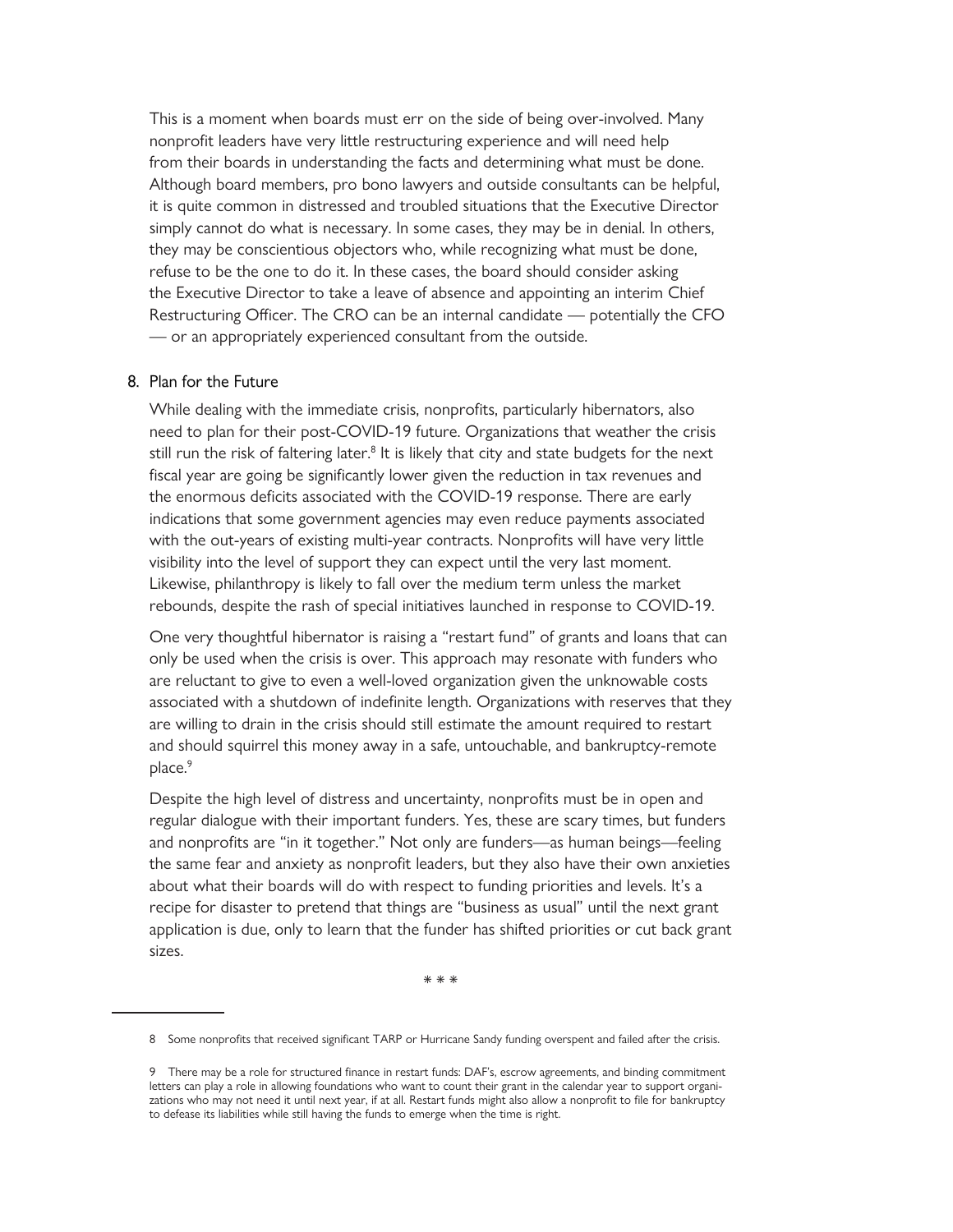We recognize that the sense of urgency in this note is ahead of where many nonprofits are in their planning. While some may accuse us of being alarmist, we are confident

in our overall tone and direction although no specific advice should be accepted (or flatly rejected) without further thought. The sad truth is that, without strong action by individual boards and leaders, COVID-19 threatens to be an extinction-level event for nonprofits. Those that fail will not easily be replaced, as few have the type of hard, tangible assets that can be brought back into action after a gap in service. There is no all-powerful profit motive to fuel a reconstruction. Philanthropy is not good at providing front-loaded, restart capital at scale.

SeaChange is working hard to deploy our resources to help nonprofits and funders with the complex challenges that they face as a result of COVID-19. We welcome your feedback on this note and encourage you to forward it to other nonprofits board members, executive leaders, and funders. We stand ready to connect with any organizations who think that we might be of assistance.